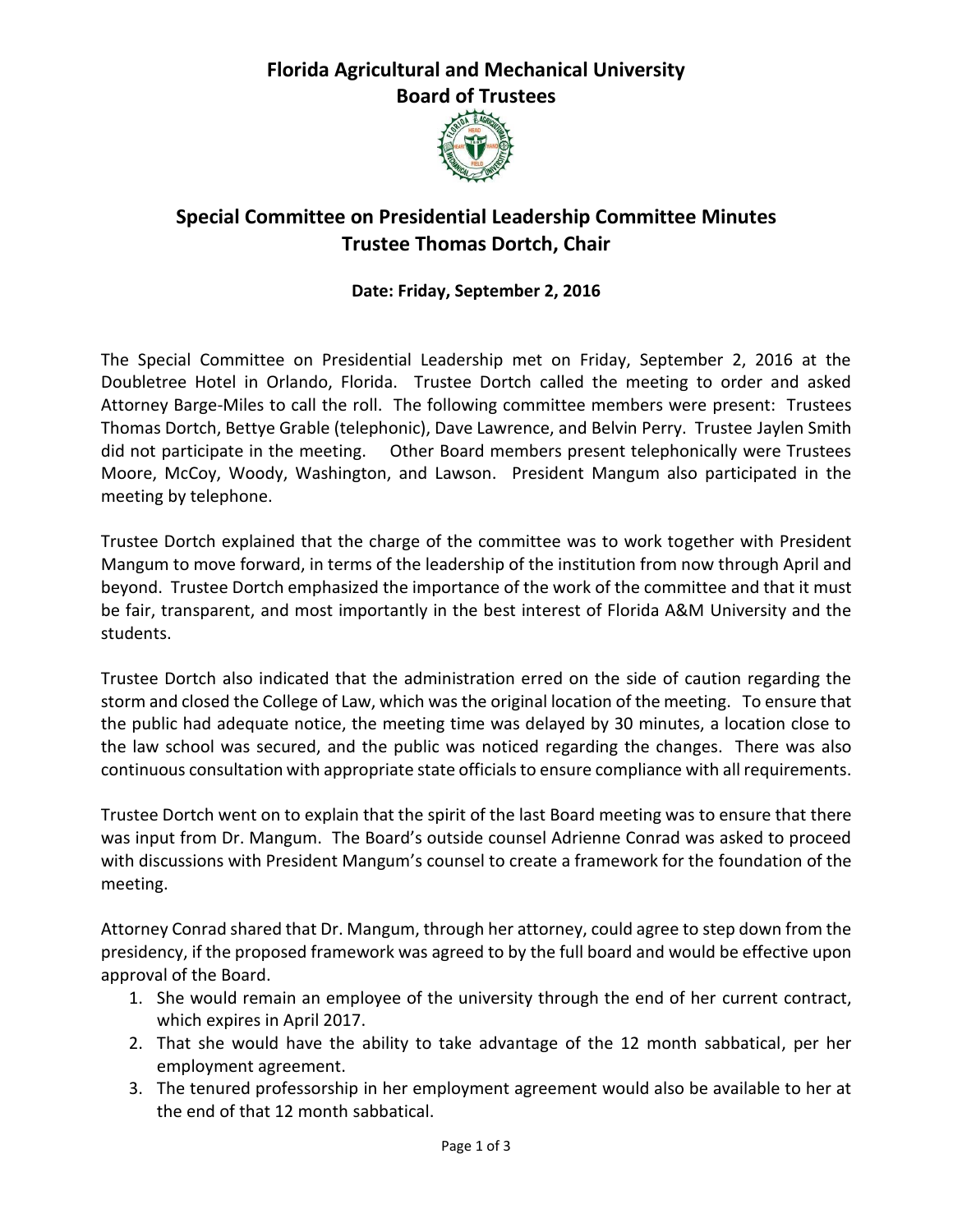## **Florida Agricultural and Mechanical University Board of Trustees**



- 4. She would agree by October 2, 2017 that she would give notice to the University whether she would return to that tenured professorship. During the first year she would receive 90% of her presidential salary as a tenured professor and after the first year, she would be paid the same as the highest paid professor.
- 5. She is requesting moving expenses up to \$7,500.00 and
- 6. She is also requesting a portion of her attorney's fees.
- 7. If it is approved by the Board, there would be a written agreement memorializing all of the terms, with the standard provisions that are usually found in those types of agreements.

Attorney Conrad reported that Dr. Mangum's attorney indicated that she had about \$20,000.00 in attorney fees, but she wants a portion of that. Attorney Conrad clarified that only the fees regarding this negotiation would be considered. President Mangum is requesting approximately \$10,000.00. No number has been decided upon, but \$3,000.00 was suggested to Dr. Mangum's attorney.

Trustee Dortch stated that the only provisions that are outside of her contract are the moving expenses, attorney's fees, and the early notice regarding whether she will return as a tenured professor.

Trustee Lawrence asked President Mangum to speak to the Committee regarding the proposal. Trustee Dortch clarified that the proposal came from her, through her attorney. President Mangum stated that some of the negotiated items that were presented by the Board's attorney are open and had not been finalized, especially as it relates to her stepping down. She said that it is not and has not been her intention to resign. She said she understands that the Board voted not to renew, but how things are handled prior to March  $31<sup>st</sup>$  is still under discussion with your counsel. She reiterated that it has never been her intention to resign from the position of president and that it should still be a matter of discussion between her attorney, Ray Cotton and Attorney Conrad. She indicated that she also heard modest differences between what Attorney Conrad presented and what she and her attorney discussed. President Mangum said that they need to continue their discussions and it is headed in the right direction.

Attorney Conrad clarified that in her last conversation with Raymond Cotton, he indicated that the terms that she just went through were fine.

Other options open to the Board regarding Dr. Mangum no longer serving as president include:

- 1. The Board can grant administrative leave, paying her base salary through the end of her contract and follow the provisions of her contract.
- 2. Termination without cause, providing her sabbatical, and 20 week severance.
- 3. Termination with cause, with no benefits, becoming a full professor.